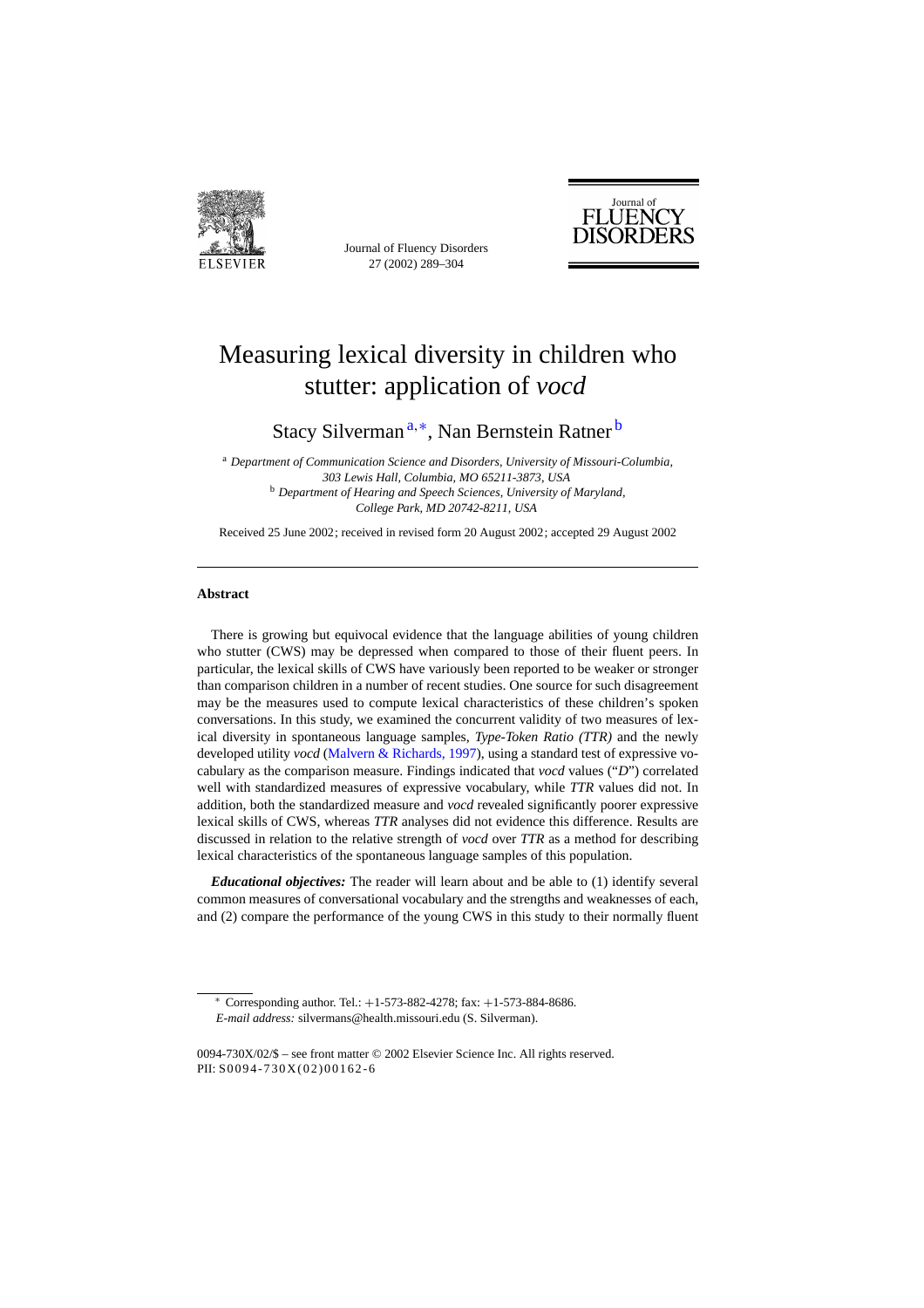peers in terms of vocabulary performance on both formal and conversational measures of vocabulary.

© 2002 Elsevier Science Inc. All rights reserved.

*Keywords:* Developmental stuttering; Language; Vocabulary assessment; *Vocd*; *TTR*

# **1. Introduction**

There is a longstanding literature that has examined whether the language abilities of children who stutter (CWS) are equivalent to those of children who do not stutter (see [Nippold, 1990; Ratner, 1997,](#page-13-0) for reviews). A number of researchers have found a variety of linguistic abilities to be relatively depressed in young CWS when the children's performance is contrasted with that of their normally fluent peers (e.g., [Anderson & Conture, 2000;](#page-12-0) [Byrd & Cooper, 1989;](#page-12-0) [Murray &](#page-13-0) [Reed, 1977;](#page-13-0) [Ratner & Silverman, 2000;](#page-13-0) [Ryan, 1992, 2000; Westby, 1979\).](#page-14-0) However, other studies have failed to document relative language delays or differences in CWS and even suggest a relative level of language precocity when compared to peer performance or assessment norms [\(Bonelli, Dixon, Ratner, & Onslow,](#page-12-0) [2000;](#page-12-0) [Ratner & Sih, 1987;](#page-13-0) [Watkins & Yairi, 1997;](#page-14-0) [Watkins, Yairi, & Ambrose,](#page-14-0) [1999\).](#page-14-0)

In attempting to reconcile findings, it is important to note that few areas of language ability have been appraised consistently across studies. Investigators have employed a variety of narrow standardized language assessments, such as the *Peabody Picture Vocabulary Test — Revised* (*PPVT-R*; [Dunn & Dunn, 1981\),](#page-12-0) or broad language batteries assessing numerous aspects of language understanding and use (cf. [Anderson & Conture, 2000;](#page-12-0) [Ryan, 1992, 2000; Westby, 1979\)](#page-14-0); still others have employed experimental measures of performance (e.g., sentence imitation as in [Gordon & Luper, 1989;](#page-13-0) [Pearl & Bernthal, 1980;](#page-13-0) [Ratner & Sih,](#page-13-0) [1987;](#page-13-0) [Silverman & Ratner, 1997](#page-14-0)). Additional studies have examined spontaneous expressive language tendencies [\(Gaines, Runyan, & Meyers, 1991;](#page-12-0) [Logan &](#page-13-0) [Conture, 1995;](#page-13-0) [McLaughlin & Cullinan, 1989;](#page-13-0) [Weiss & Zebrowski, 1992\).](#page-14-0) Among the indices of language ability that have been appraised in spontaneous language analyses are *Mean Length of Utterance* (*MLU*), *Developmental Sentence Score* (*DSS*), and lexical diversity, measured variously by *Type-Token Ratio* (*TTR*), *Number of Different Words* (*NDW*) and *Lexical Rarity* (*LR*; Miles & Ratner, 2001; Ratner [& Silverman, 2000\).](#page-13-0)

The study of lexical skills of young children who stutter is theoretically mo-tivated by such models as Demands and Capacities [\(Neilson & Neilson, 1987;](#page-13-0) [Starkweather, 1987\),](#page-14-0) that predict that fluency breaks down when communication demands exceed individual capacities. One prediction of this model is that, if particular language skills (e.g., vocabulary skills) are weaker for an individual child compared to peers, a fluency breakdown would result, even in the face of communication demands similar to those experienced by peers. This model is particularly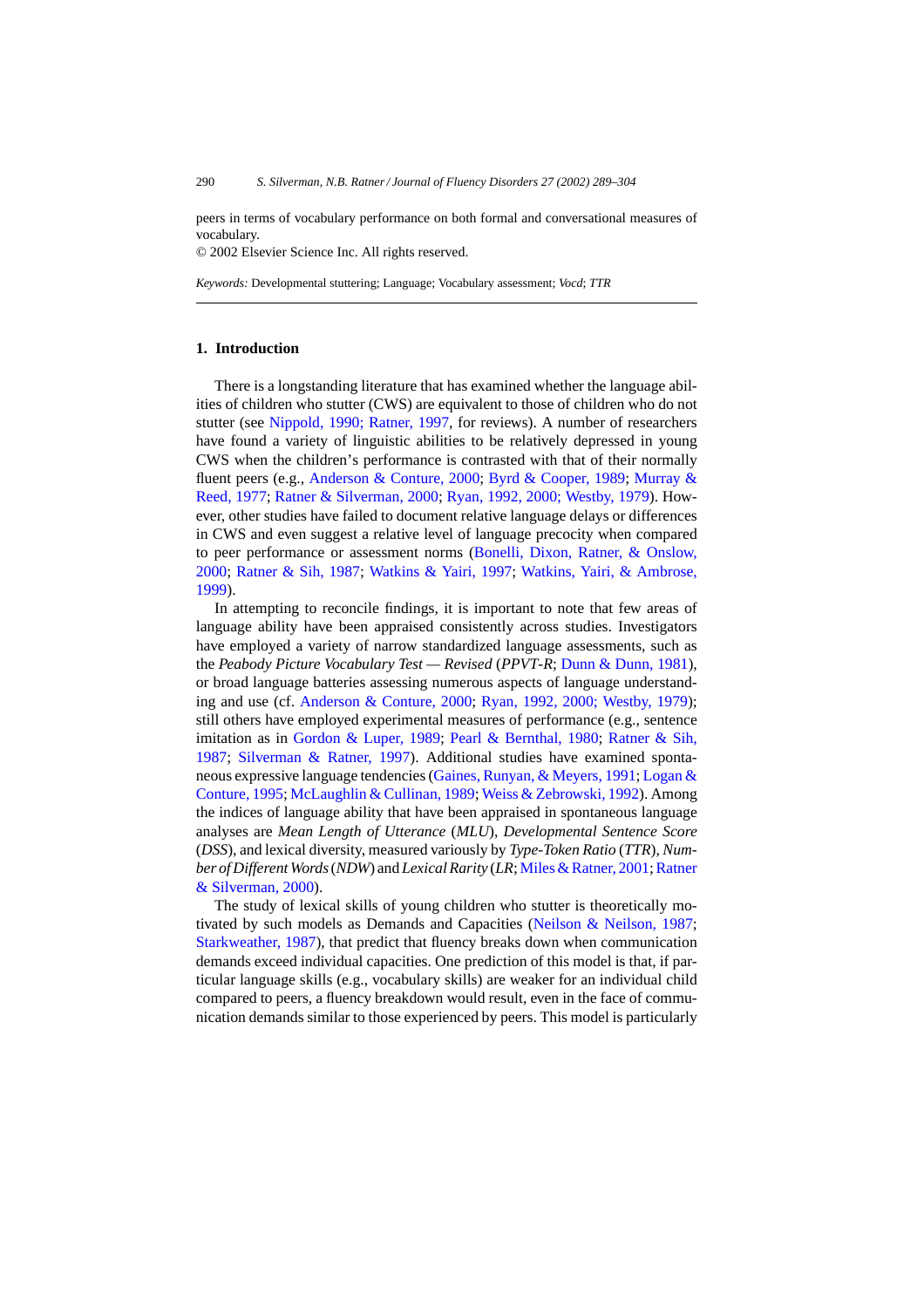compelling in explaining the stuttering of young children, because the onset of the disorder co-occurs with the challenges of early language development. Multifactoral models (e.g., [Smith & Kelly, 1997;](#page-14-0) [Wall & Myers, 1995\)](#page-14-0) also would seem to predict potential differences, because they highlight variables, including linguistic, that may contribute to an individual's fluency breakdown, while allowing for the impact of other variables on fluency. Smith and Kelly's model, for example, conceptualizes stuttering as a nonlinear phenomenon, only one component of which is linguistic factors. That is, in attempting to analyze stuttering behavior, it is necessary to acknowledge the multiple "levels" (e.g., linguistic, perceptual, acoustic, sociocultural, etc.) that contribute to it.

In addition to theoretical motivation for the study, the need to more closely examine lexical features of language produced by CWS would appear to be strongly motivated by a growing body of empirical evidence of differences in lexical abilities between CWS and peers. Indeed, [Anderson and Conture \(2000\)](#page-12-0) noted that the gap between vocabulary knowledge and overall language performance was significantly wider in CWS than the gap observed with normally fluent peers. The primary method used to explore vocabulary use in children's spontaneous language samples has been the calculation of lexical diversity. In the next section, we address some of the issues that have surrounded the use of measures of lexical diversity and their computations.

# *1.1. Lexical diversity in spontaneous language*

Lexical diversity in the spontaneous language of CWS has been a focus of a number of recent investigations (e.g., [Ratner & Silverman, 1998;](#page-13-0) [Watkins & Yairi,](#page-14-0) [1997;](#page-14-0) [Watkins et al., 1999\).](#page-14-0) Historically, the formula used to calculate lexical diversity in child and adult language corpora is the *TTR*, computed by taking the number of unique word roots and dividing by the number of total words in a sample [\(Miller, 1981\).](#page-13-0) A low *TTR* describes little lexical diversity, while a higher value denotes a language sample composed of a high number of different word roots. A *TTR* of 0.01, for example, could characterize a child repeating the same word 100 times. In contrast, a *TTR* of 1.00 would describe the unnatural situation in which all 100 words of the sample were different. A language sample of syntactically well-formed utterances, therefore, obtains a *TTR* between these two extremes, with a range of content words and the necessary repetition of a small group of function words. A popular alternative measure ([Templin, 1957\)](#page-14-0) is *NDW*, which sums the number of unique word roots in a sample of fixed size. The use of *TTR* and *NDW* to gauge diversity of spoken vocabulary in the speech of children who stutter has produced equivocal findings when contrasted with studies that have used alternative measures (e.g., *LR*, [Beals & Tabors, 1995\)](#page-12-0) with child populations. For example, [Ratner and Silverman \(2000\)](#page-13-0) found that the *TTR*s of 15 CWS were not significantly different from those of comparison fluent peers. Conversely, [Watkins](#page-14-0) [and Yairi \(1997\)](#page-14-0) have used *NDW* to distinguish the expressive language samples of persistent and recovered CWS and their normally fluent peers. Results suggested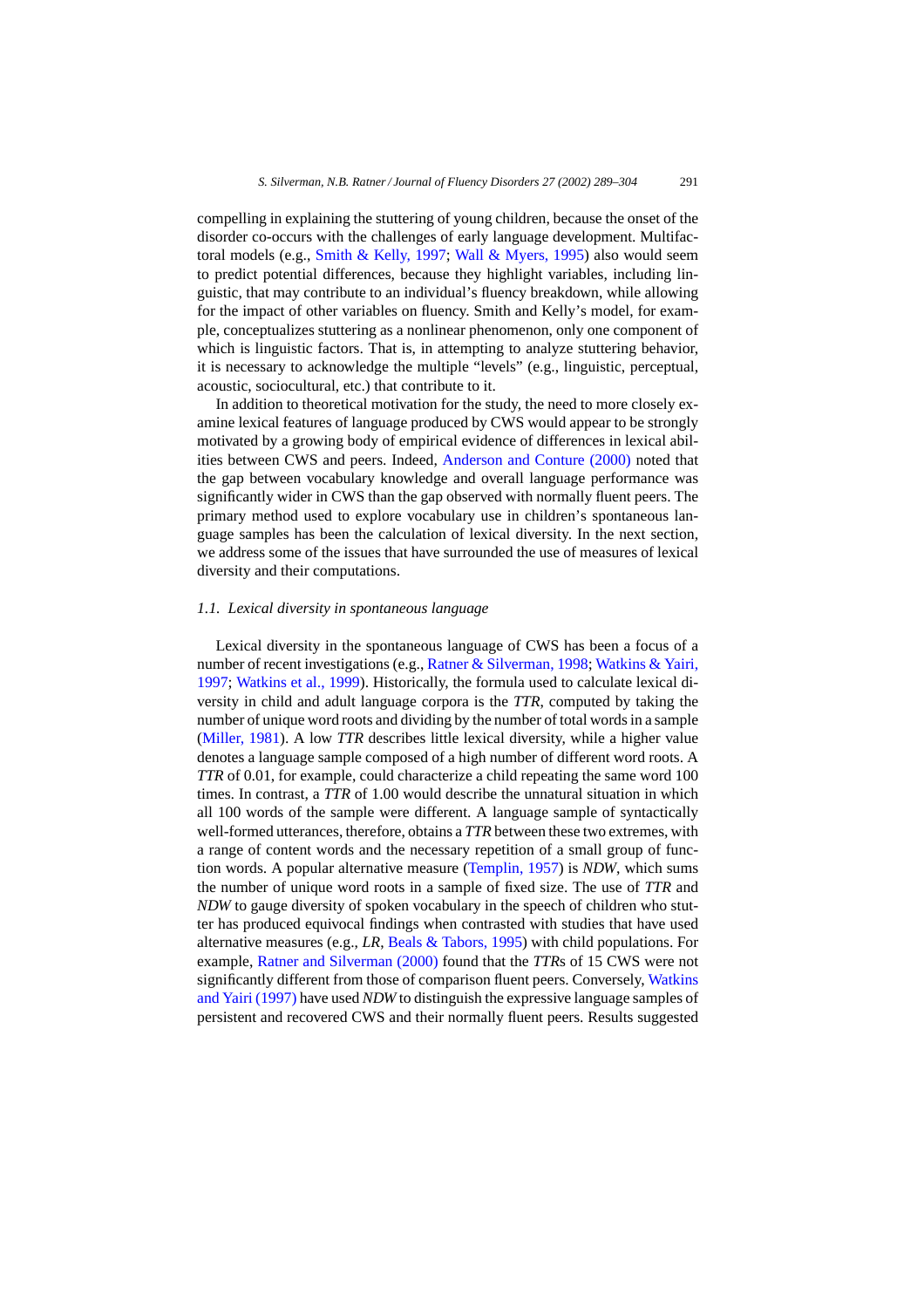a slightly elevated *NDW*, relative to normative data, for children who persisted in stuttering for 36 months or more. Similarly, [Bonelli et al. \(2000\),](#page-12-0) in an analysis of Australian CWS' conversational speech, found pre-treatment values for *NDW* that were well in excess of published norms for the children's chronological ages.

In [Ratner and Silverman \(2000\), m](#page-13-0)easures of *LR* [\(Beals & Tabors, 1995\)](#page-12-0) were used to augment typical diversity measures calculated over the total sample of words used by the child. In *LR* analyses, the most common words to which children are exposed in the course of early language learning are filtered from the output to yield a proportion of words considered rare or relatively sophisticated in children's conversation.

Either population variation or the measurement metric used in assessing lexical diversity might produce findings that conflict across studies. In particular, there has been recent concern over the validity of various measures of lexical diversity as indicators of the richness of children's lexical output (e.g., [Richards & Malvern,](#page-14-0) [1997;](#page-14-0) [Stokes & Fletcher, 2000;](#page-14-0) [Watkins, Kelly, Harbers, & Hollis, 1995\).](#page-14-0)

## *1.2. Limitations of TTR and NDW*

As noted earlier, *TTR* is the ratio of the number of different words in a sample to the total number of words in the sample. Unfortunately, *TTR* has been shown in a number of analyses to be extremely sensitive to differences in sample sizes; larger samples tend to yield lower *TTR* values (e.g., [Hess, Haug, & Landry,](#page-13-0) [1989;](#page-13-0) [Hess, Sefton, & Landry, 1986;](#page-13-0) [Richards, 1987\).](#page-13-0) Thus, in naturalistic language sampling, variety in the sizes of samples obtained may contaminate derived scores for experimental groups. Additionally, the validity of *TTR* as an indicator of language proficiency or complexity has been challenged: it sometimes fails to discriminate between groups of children who overtly differ in age or diagnostic cat-egory (e.g., typically developing versus language impaired, [Klee, 1992; Watkins](#page-13-0) [et al., 1995\)](#page-13-0). In the latter cases, use of *NDW*, which is the simple count of different word roots in a fixed size sample, has been shown to be more accurate in discriminating among groups of children with language impairments. However, as [Malvern and Richards \(1997\)](#page-13-0) note, *NDW* is mathematically confounded with MLU when samples are controlled for length by the number of utterances rather than the number of words (e.g., when 50-*utterance* samples are used, rather than 200-*word* samples). Of course when *NDW* and *TTR* are obtained on samples of the same numbers of words, the resulting values are proportionate to each other; *TTR*s of samples of 200 words each, for example, are simply the *NDW* divided by 200.

It seems that a primary concern related to the use of *TTR* and *NDW* is the issue that samples must be truncated to a common number of words or utterances in order to be compared. It is essential in using these measures to discard potentially informative language sample data to obtain length equivalence across samples. Aside from the fact that we would want to use whole samples to gain as full a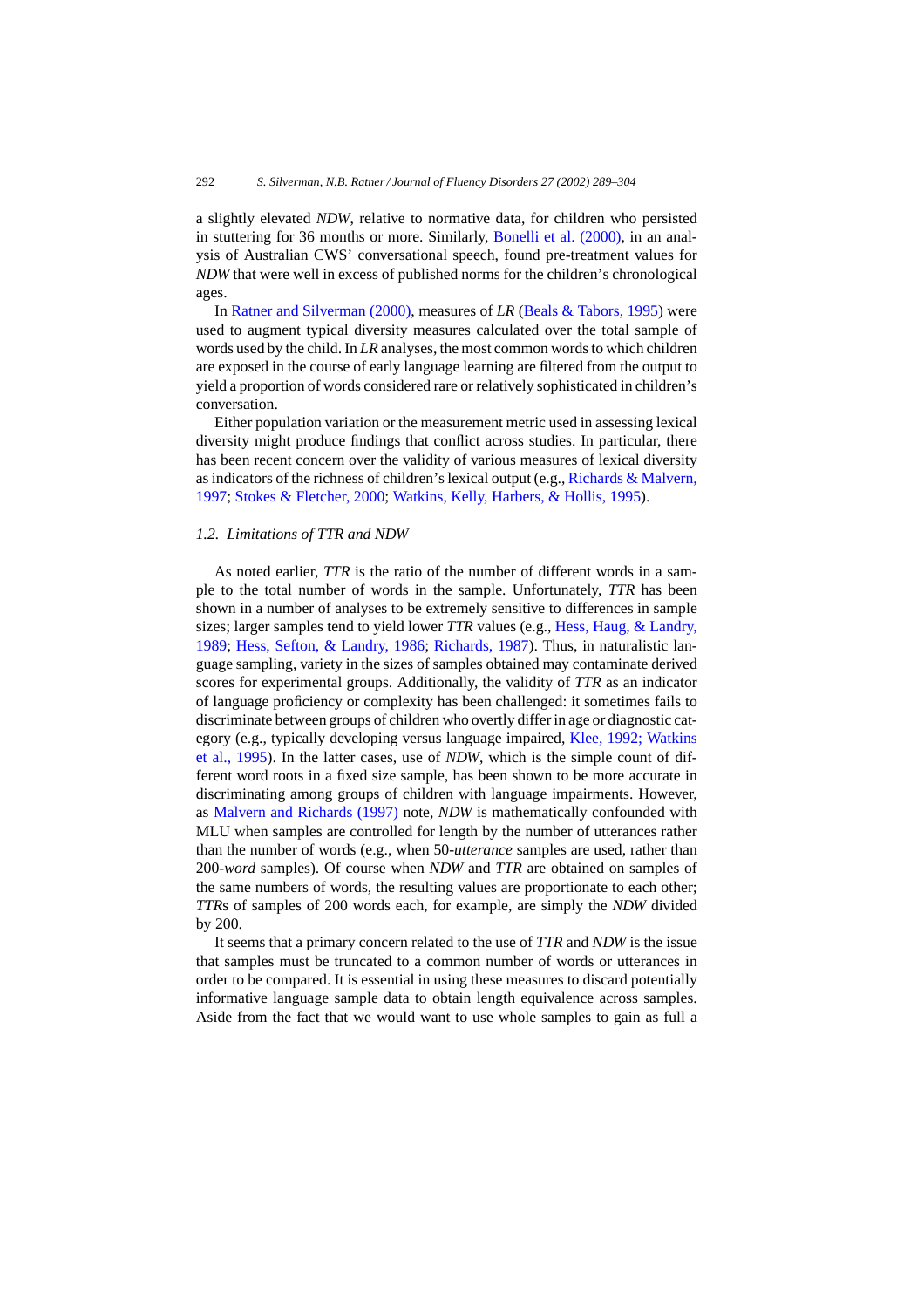picture as possible of a child's language performance, a second issue is the arbitrary nature of selecting the subset of utterances to be analyzed. Investigators have differed in the method used to compute the *NDW* in children's language samples. Some investigators have computed *NDW* based on a standard time period (e.g., [Dollaghan et al., 1999;](#page-12-0) [Gavin & Giles, 1996;](#page-13-0) [Robertson & Ellis Weismer, 1999\).](#page-14-0) Others (e.g., [Goffman & Leonard, 2000;](#page-13-0) [Klee, 1992;](#page-13-0) [Ratner & Silverman, 2000;](#page-13-0) [Stokes & Fletcher, 2000;](#page-14-0) [Watkins et al., 1995\)](#page-14-0) selected a first or middle subset of utterances or words (e.g., first 100 utterances, middle 100 utterances, etc.) from each sample. Selecting a middle subset, as [Templin \(1957\)](#page-14-0) did, seems like a reasonable procedure, because selecting from the middle allows the child a "warm-up" period, after which the language obtained from the child presumably would be more representative of everyday language performance. Selecting a particular portion of utterances or words is somewhat problematic, however, given that language samples are generally obtained with a standard set of toys or conversational topics. If only a portion of each sample is analyzed, the children will likely vary in the content of their utterances at that point in the sample. And, given that some play items and topics are simply more well suited for language elicitation than others, subsets of utterances within the sample might vary in the extent to which they adequately represent a child's language abilities. A measure that does not require the limiting of language sample data would, therefore, be more desirable and seemingly more valid for the measurement of children's lexical abilities in conversation.

# *1.3. Vocd: an alternative*

[Malvern and Richards \(1997\)](#page-13-0) have offered a solution to the problem of using *TTR* for language samples of varying sizes. *Vocd* is a mathematical algorithm applied to *TTR*. As [McKee, Malvern, and Richards \(2000, p. 323\)](#page-13-0) note:

The new measure is calculated by, first, randomly sampling words from the transcript to produce a curve of the *TTR* against Tokens for the empirical data. Then the software finds the best fit between this empirical curve and theoretical curves calculated from the model by adjusting the value of a parameter. The parameter, *D*, is shown to be a valid and reliable measure of vocabulary diversity without the problems of sample size found with previous methods.

*Vocd* allows the input of samples of any size (greater than 50 words), reporting *D* as the measure of lexical diversity. *Vocd* is a relatively new component of the language analysis program *CLAN* ([MacWhinney, 2000\).](#page-13-0) The program and the *CLAN* manual can be accessed and downloaded online ([http://childes.psy.cmu.edu/\)](http://childes.psy.cmu.edu/) at no charge. The *CLAN* manual describes the *vocd* program and its computational attributes. In order to use *CLAN*'s language sample analysis programs, language samples must first be coded in *CHAT* format, the manual for which is also provided on the *CHILDES* website. To date, the value of using *vocd* to characterize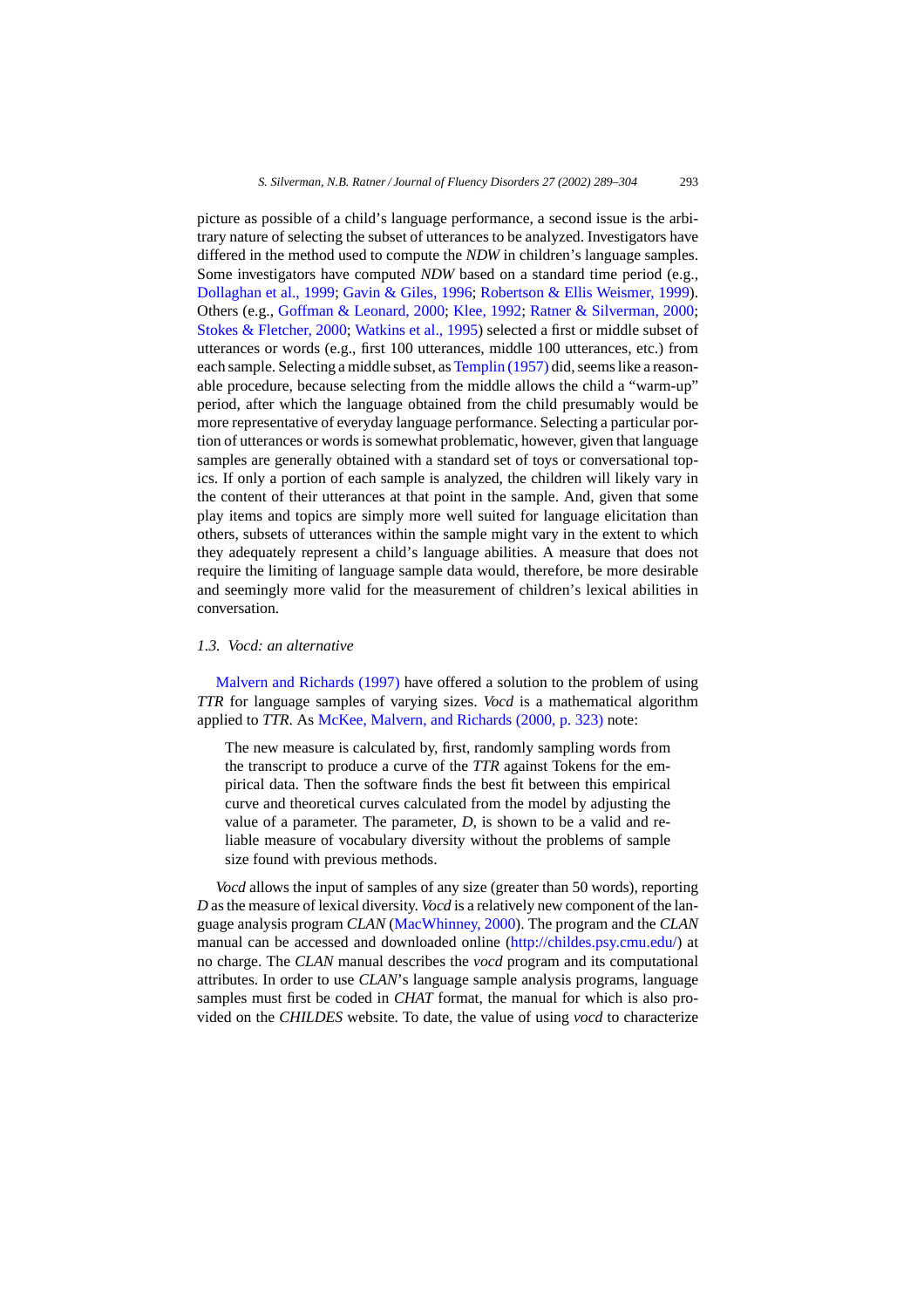lexical diversity in the speech of young children has been argued primarily from a computational standpoint, rather than from use of the algorithm to describe expressive language profiles of normally developing and communicatively impaired children.

Also conspicuously lacking in most studies of expressive lexical diversity in children's speech are accompanying measures that independently assess the depth and extent of children's vocabulary knowledge. For example, we might expect that children who demonstrate a more restricted array of distinct expressive vocabulary types (with samples obtaining lower *TTR* or *NDW* values) might score more poorly than counterparts on standardized tests of vocabulary comprehension or production. [Ratner and Silverman's \(2000\)](#page-13-0) study of children's expressive language samples included extensive testing on a number of standardized language tests. Such data permit the evaluation of a number of questions about both the language skills of CWS as well as the relative strengths of various computational algorithms in appraising lexical diversity in children's spoken language samples.

The present study was designed to evaluate the use of *vocd* as a measure of lexical diversity in conversation. [Ratner and Silverman \(2000\)](#page-13-0) had reported that the CWS, no more than 4 months post-onset, performed significantly differently than their normally fluent peers on a measure of one-word expressive vocabulary, the *Expressive One-Word Picture Vocabulary Test — Revised* ([Gardner, 1990\).](#page-13-0) We might speculate that the observed performance difference on a standardized measure of vocabulary might also be evident in the lexical diversity of the CWS' spontaneous language. The results of our previous study, in which *TTR* was used as a measure of lexical diversity, suggested that the groups did not differ on this measure, however. Given the recent concerns, discussed above, about the use of *TTR* as a measure of lexical diversity, the present investigation, involving the same language sample data as reported in [Ratner and Silverman \(2000\), w](#page-13-0)as undertaken to evaluate *vocd* as an alternative, potentially more valid measure. Specifically, the following research questions were posed:

- 1. To aid in the interpretation of differences in the findings of past research on CWS, what is the relationship between *D* and *TTR*,
	- when whole samples uncontrolled for length are used for both analyses?
	- when a truncated, standard-size sample (50 utterances) is used for *TTR*?
- 2. As a measure of the concurrent validity of *vocd*, what is the strength of the relationships between *D* and two standardized measures of receptive and expressive one-word vocabulary?
- 3. How do young children who stutter compare to peers in their lexical diversity, as measured by *D*, as opposed to *TTR*?
- 4. Given that *vocd* has been advanced as a measure of lexical diversity that is not impacted by differences in sample size, how do whole language samples compare to split-half samples (every other utterance in each sample) in terms of the *D* values obtained?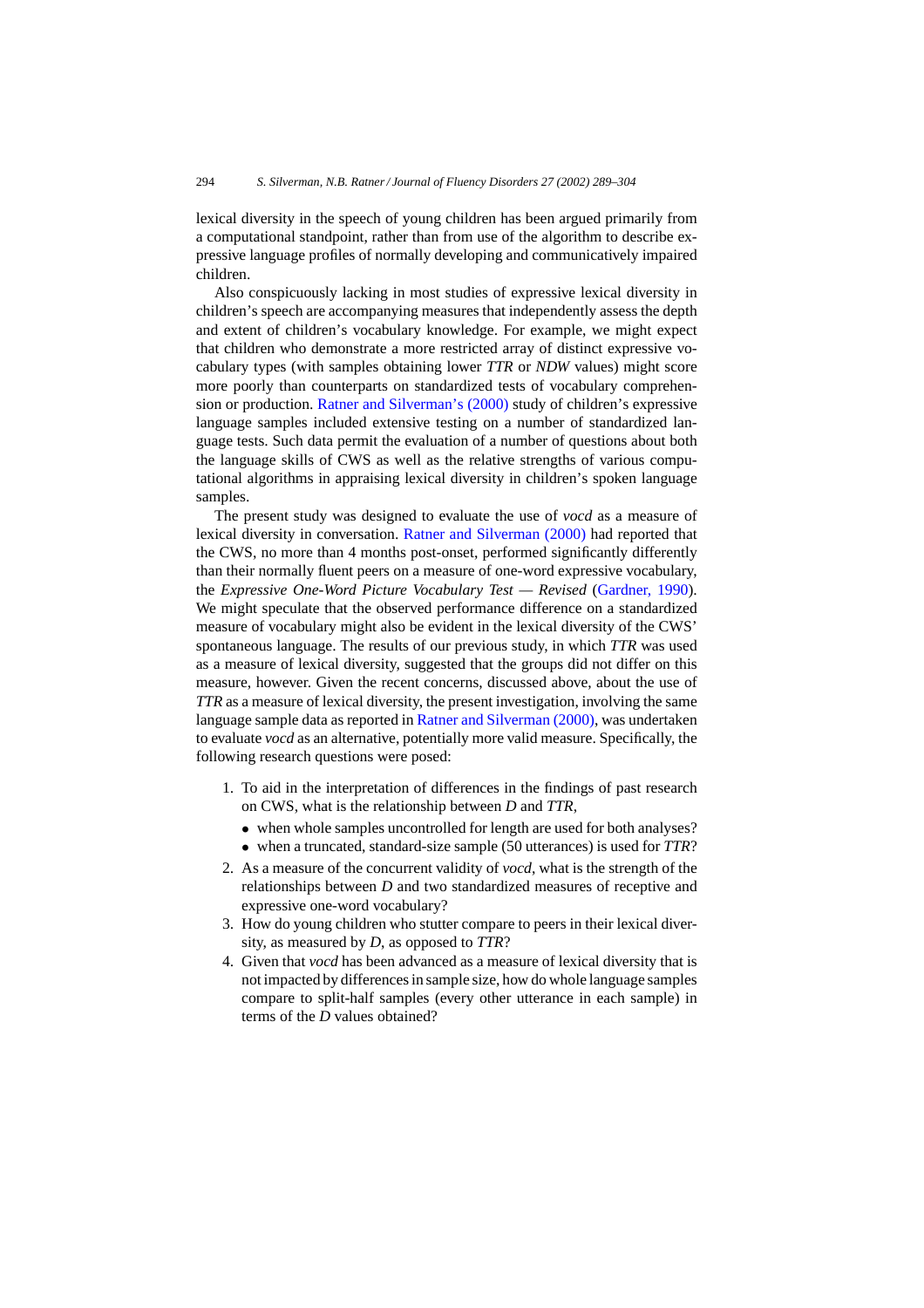# **2. Method**

## *2.1. Participants*

Participants in this study were 15 children who stuttered (mean age: 35 months; range: 27–47 months) and 15 normally fluent peers (mean age: 35.67 months; range: 27–47 months). These children had been recruited for a larger study [\(Miles](#page-13-0) [& Ratner, 2001;](#page-13-0) [Ratner & Silverman, 2000\)](#page-13-0) that examined a number of child and parental behaviors close to stuttering onset. Each of the children in the experimental group was within 4 months (mean  $= 2.53$  months) post-onset of stuttering. The children had an average stuttering frequency of  $9.5\%$  (S.D. = 7.2, range  $= 2.0 - 25.5\%$ ) stuttered words, a category that included sound, syllable, and monosyllabic whole-word repetition, blocks, prolongations, and broken words. The percent stuttered words was calculated from the same language samples as were used for language analyses. None of the children had been seen previously for any speech/language assessment. The CWS and normally fluent peers were pair-matched by gender, age, and maternal level of education. Twelve of the pairs were male; three were female. Each matched cohort of children included two African American children, one child of mixed racial ancestry, and two children from single-parent (mother-only) households. One CWS came from a household in which the mother currently stuttered; no other children had parents who stuttered, although some of the CWS had other relatives who stuttered. None of the children had suspected delays in speech or language. A parent questionnaire completed by all parents revealed no concerns on the part of parents related to their children's hearing. All children and parents spoke a standard dialect of American English and came from middle- to upper-middle-class families (mean level of maternal education: 16 years).

## *2.2. Language assessment measures*

All children participated in an extensive evaluation that included a number of standardized language measures and the collection of a spontaneous language sample. The test battery included the *Peabody Picture Vocabulary Test — Revised* (*PPVT-R*) [\(Dunn & Dunn, 1981\)](#page-12-0), the *Expressive One-Word Picture Vocabulary Test — Revised* (*EOWPVT-R*) [\(Gardner, 1990\),](#page-13-0) and two subtests of the *Clinical Evaluation of Language Fundamentals — Preschool* ([Wiig, Secord, & Semel,](#page-14-0) [1992\):](#page-14-0) "Linguistic Concepts" and "Word Structure." Details of standardized test performance other than the two measures (*PPVT-R* and *EOWPVT-R*) related to the present study are not provided herein but can be found in [Ratner and Silverman](#page-13-0) [\(2000\). S](#page-13-0)pontaneous language samples were elicited while parents engaged in play with a standard set of toys (e.g., building blocks, doctor's kit, play food). Samples ranged in length from 92 to 2329 words (average  $= 426.9$  words; S.D.  $= 389.2$ words). MLU ranged from 2.27 to 4.92 morphemes (average  $=$  3.18 morphemes;  $S.D. = 0.71$  morphemes) for the CWS and ranged from 2.58 to 6.12 morphemes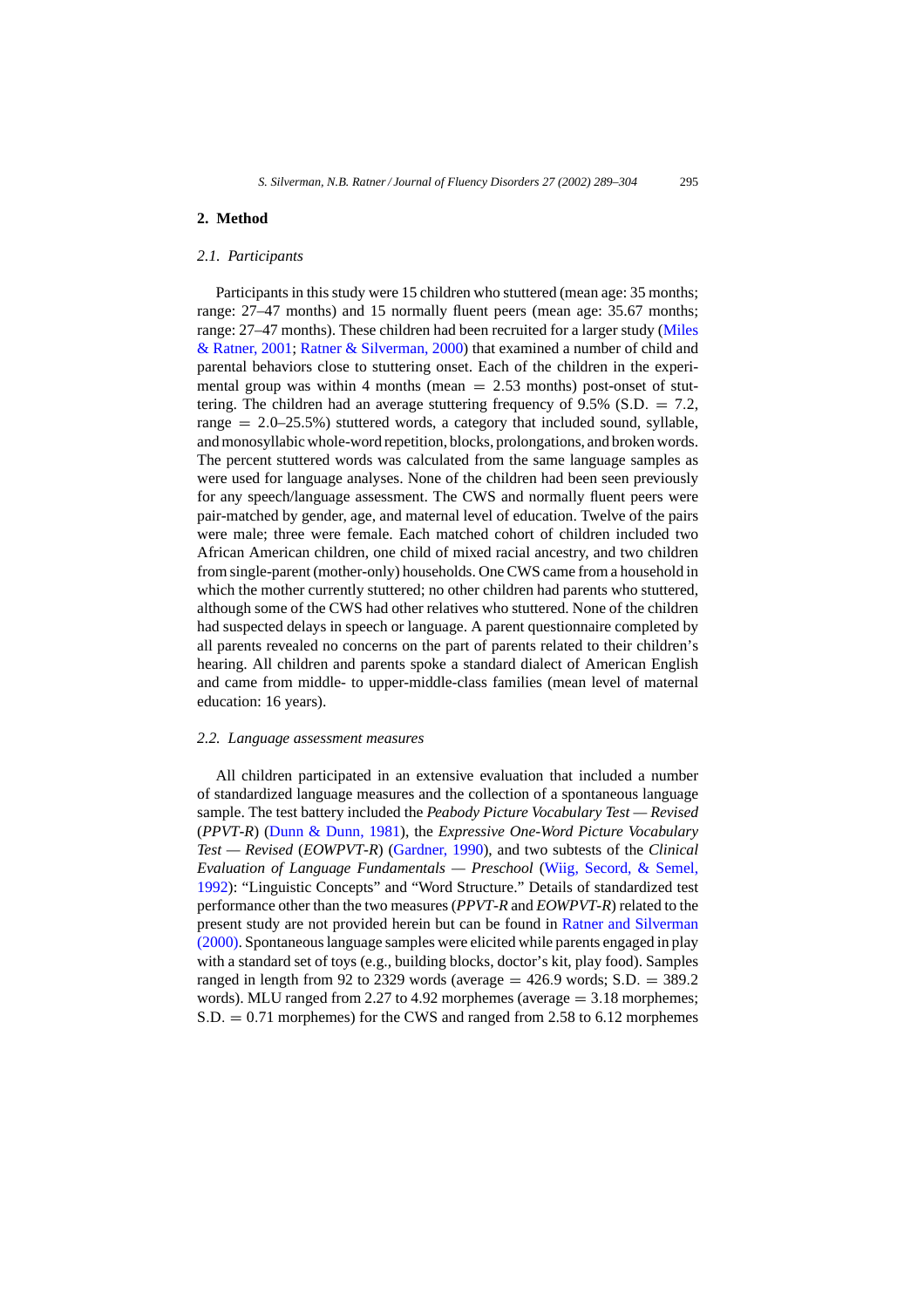(average  $= 3.83$  morphemes; S.D.  $= 1.04$  morphemes) for their peers. Of interest, only one of the CWS had an MLU of more than 1 S.D. below the mean for children his age [\(Retherford, 2000\).](#page-13-0) This participant was age 3;11 and had a MLU of 2.48 morphemes. All other participants demonstrated age-appropriate MLU scores. Language samples were entered and coded according to conventions of *CHAT* ([MacWhinney, 2000\),](#page-13-0) and both *TTR* and *vocd* language analyses were obtained using *CLAN* ([MacWhinney, 2000\).](#page-13-0)

Research questions were addressed using Independent Sample *t*-tests (Question 3), Paired Sample *t*-tests (Question 4) and Pearson's Product Moment Correlations (Questions 1 and 2). Cohen's *d* effect sizes were computed for significant *t*-tests, and values were interpreted as small, moderate, or large, according to [Cohen's](#page-12-0) [\(1988\)](#page-12-0) guidelines.

# **3. Results**

# *3.1. Standardized test results*

As reported in [Ratner and Silverman \(2000\),](#page-13-0) both groups performed similarly on the receptive vocabulary measure (*PPVT-R*). Mean standard scores for the two groups were 105.6 (range: 78–121) for the CWS and 110.7 (range: 88–125) for the CWDNS ( $t_{(28)} = 1.29$ ,  $P = 0.21$ ). However, on the *EOWPVT-R* the CWS performed significantly more poorly, as a group, than fluent peers; mean standard scores were 109.4 (range: 89–143) and 120.7 (range: 100–145), respectively  $(t<sub>(28)</sub> = 2.05, P = 0.05; d = 0.75, \text{large effect}).$ 

## *3.2. Lexical diversity analyses*

Question 1 above asked whether *TTR* and *D* maintained a stable relationship to each other across sample sizes of varying lengths. Our findings suggested that they do not. Figs. 1 and 2 illustrate the relationship between the two measures for full language samples, uncontrolled for length, and for truncated samples of



Fig. 1. Relationship between *TTR* values and *vocd* values when whole samples are input  $(n = 30)$ .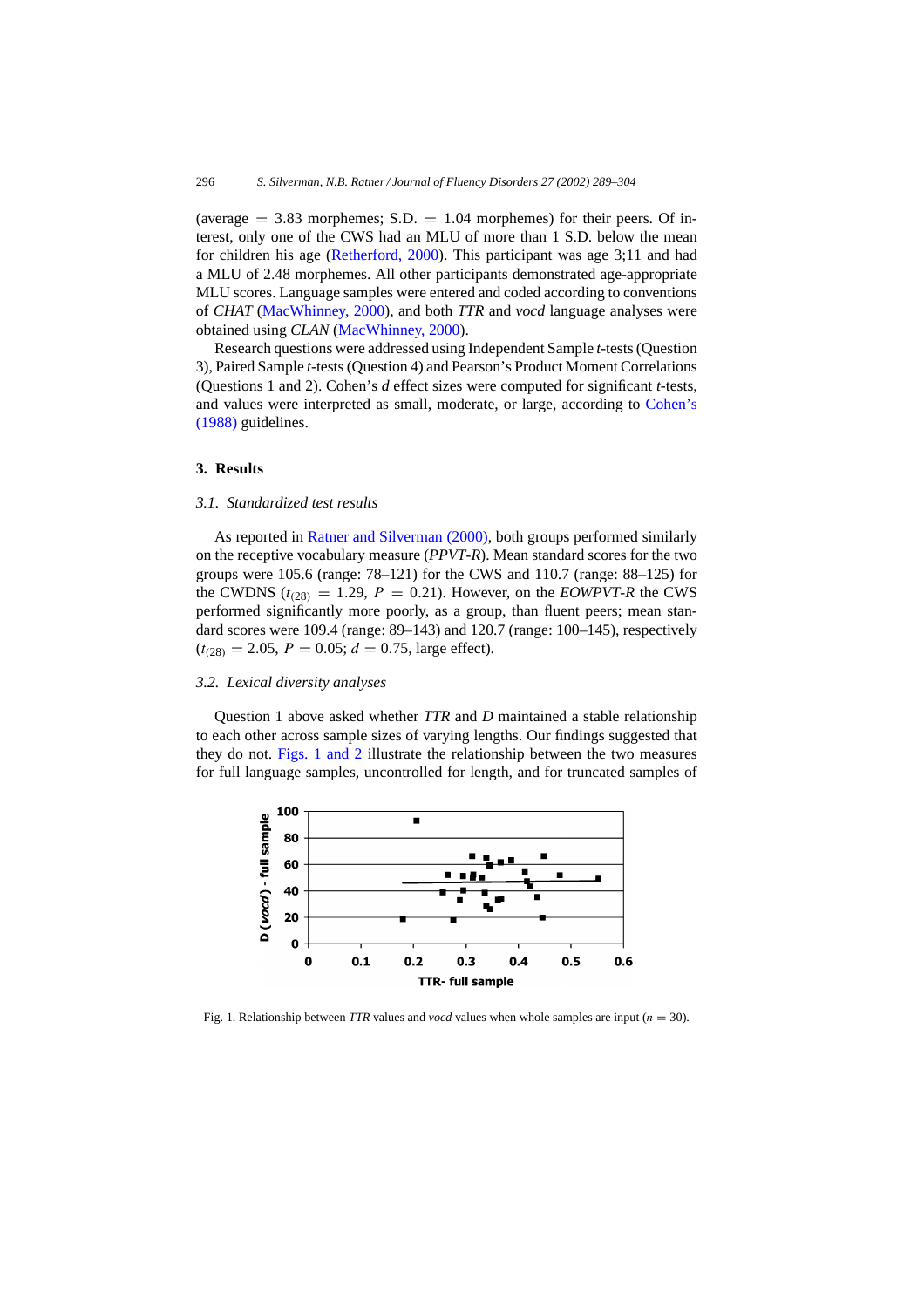

Fig. 2. Relationship between *TTR* values and *vocd* values when the middle 50 utterances are input for *TTR* and the whole sample is input for *vocd* ( $n = 30$ ).

the middle 50 utterances. The correlation between *D* and *TTR* was extremely low  $(r = 0.02, P = 0.92)$  when calculated across full samples but rose substantially, although the relationship was not significant ( $r = 0.34$ ,  $P = 0.07$ ), when a standard 50-utterance corpus was used for *TTR* calculation.

Because *TTR* is known to be sensitive to varying sample sizes, the nonsignificant relationship between *D* and *TTR* when whole language samples are used might be expected. When *TTR* was computed on only the middle 50 utterances as it was intended (see [Miller, 1981; Retherford, 2000\),](#page-13-0) and *D* was computed on the entire samples as intended, the relationship between the two measures was not significant, a finding that is somewhat surprising, given that both measures are intended to measure the same construct and are based on the same language sample data.

Our second question asked whether either of the spontaneous vocabulary measures, *TTR* or *vocd*, was related to the children's performance on either receptive or expressive standardized vocabulary tests. Results of this correlational analysis are illustrated in [Figs. 3 and 4.](#page-9-0) Though the relationship between the expressive measure, *EOWPVT-R*, and *D* using whole samples was positive and significant  $(r = 0.48, P = 0.01)$ , the relationship between receptive vocabulary and *D* was not significant ( $r = 0.33$ ,  $P = 0.08$ ). However, neither the receptive ( $r = -0.31$ ,  $P = 0.09$ ) nor the expressive ( $r = 0.10$ ,  $P = 0.61$ ) vocabulary score was significantly related to *TTR* using truncated samples. As measures of expressive lexical skill, the most highly correlated scores were of the *EOWPVT-R* and *D*.

Our third question was whether CWS and fluent peers differ in their patterns of lexical diversity, as measured by either *vocd* or *TTR*. Results of this analysis are illustrated in [Figs. 5 and 6.](#page-9-0) Whereas the *vocd* analysis indicated that the lexical diversity of the children who stuttered was significantly less than that of fluent peers  $(t<sub>(28)</sub> = 2.70, P = 0.01, d = 0.98, \text{large effect}$ , *TTR* did not differ significantly between groups  $(t_{(28)} = 0.41, P = 0.69)$ .

Finally, we were interested in examining the assertion that *D* is in fact relatively stable with variation in sample sizes. In order to assess potential length effects, *vocd* analysis was performed on split halves of each sample, such that for each sample,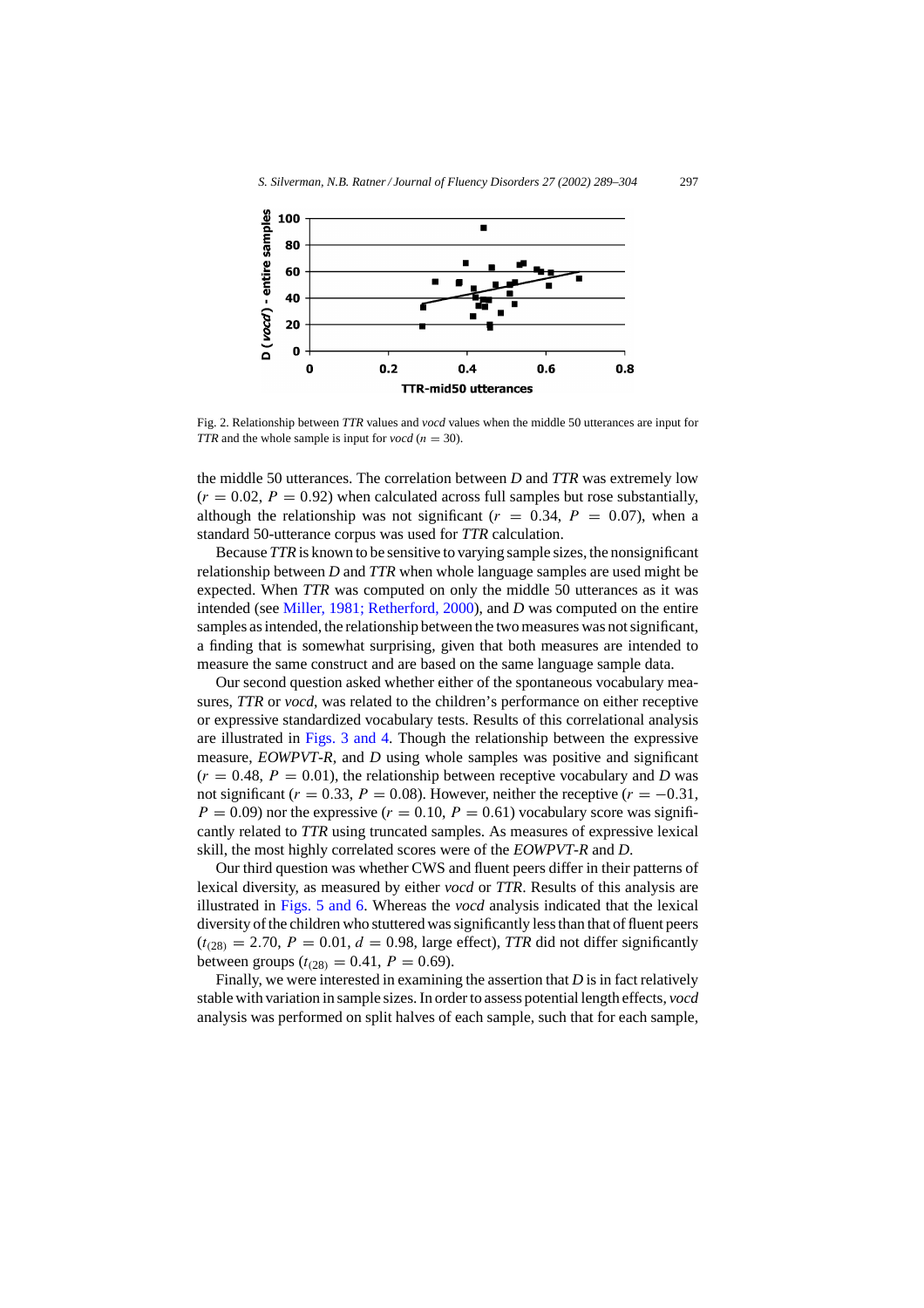<span id="page-9-0"></span>

Fig. 3. Relationship between performance on a receptive vocabulary measure (*PPVT-R*) and *vocd*  $(n = 30)$ .



Fig. 4. Relationship between performance on an expressive vocabulary measure (*EOWPVT-R*) and *vocd*  $(n = 30)$ .



Fig. 5. Comparison of conversational vocabulary as measured by *vocd* (using entire samples) among CWS vs. normally fluent peers ( $n = 15$ ). Standard deviations denoted with error bars.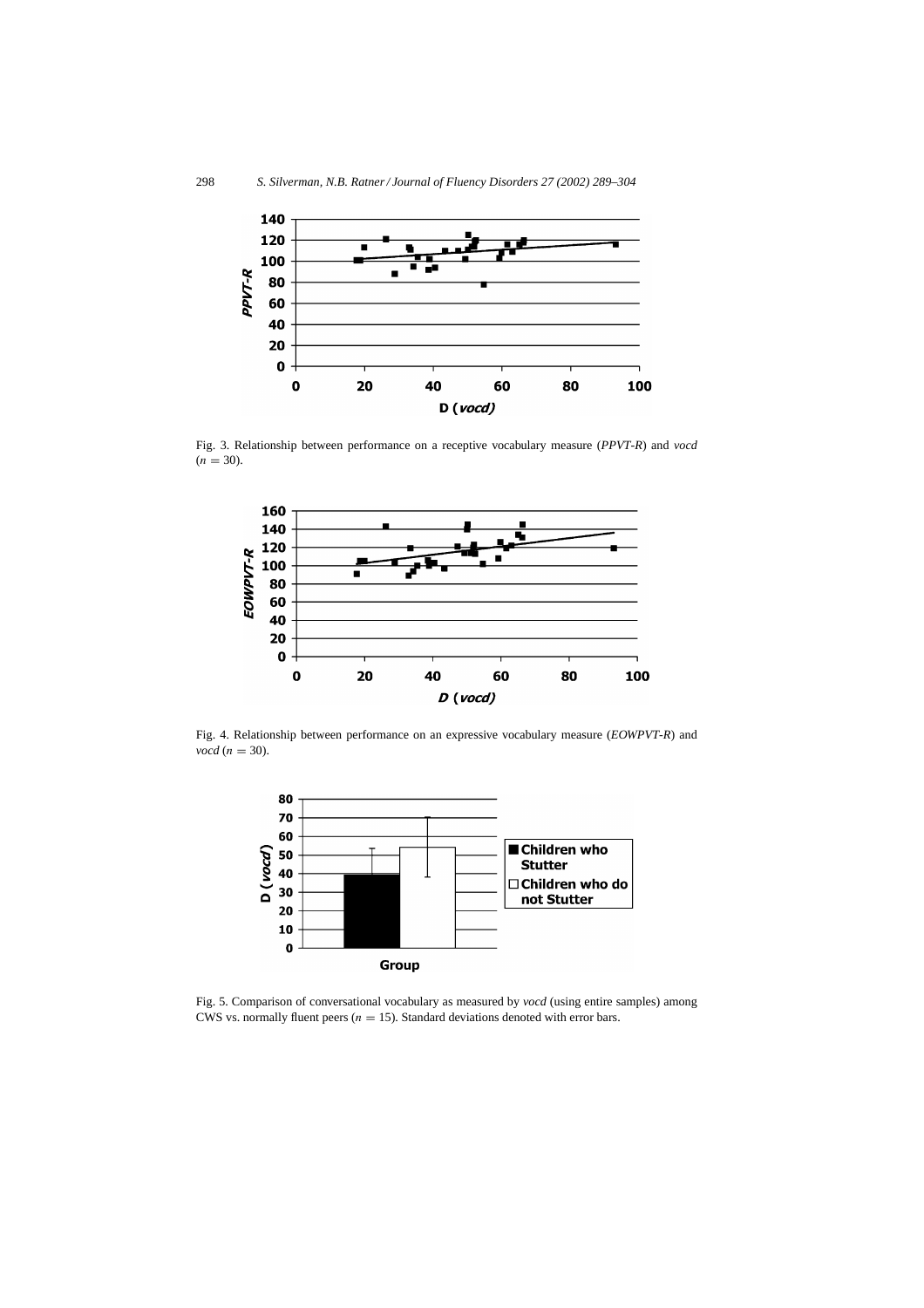

Fig. 6. Comparison of conversational vocabulary as measured by *TTR* (using middle 50 utterances) among CWS vs. normally fluent peers ( $n = 15$ ). Standard deviations denoted with error bars.

every other utterance was omitted from the analysis. Half-sample *D* values (even utterances and odd utterances) were then compared to whole sample *D* values, using two paired-samples *t*-tests. This procedure is identical to that reported by [McKee et al. \(2000\). D](#page-13-0)ata from one CWS were not included in this analysis because his sample size, once split in half, did not meet *vocd*'s sample length requirement of 50 words or greater. Results revealed no significant difference between either the even utterances versus all utterances ( $t_{(28)} = 0.29$ ,  $P = 0.77$ ) or the odd utterances versus all utterances ( $t_{(28)} = 1.14$ ,  $P = 0.26$ ). These results are consistent with those obtained by [McKee et al. \(2000\).](#page-13-0)

# **4. Discussion**

There is some evidence in the present sample of CWS, evaluated four months or less following onset of their stuttering, of lexical differences from their normally fluent peers in measures of *LR* (see [Ratner & Silverman, 2000\)](#page-13-0) and in standardized scores of expressive vocabulary. Additional differences, while not observed through *TTR* measurements ([Ratner & Silverman, 2000\),](#page-13-0) were evident in the *vocd* analysis, which has been hypothesized to be a more robust measure of lexical diversity in spoken language. None of the participants in the present study could be described, based on overall language test performance, as having a language disorder; however, it may be the case that the differences in performance observed on measures of *vocd*, the *EOWPVT-R*, and *LR* together point to more subtle differences in language production.

These results are not consistent with those found by [Watkins and Yairi \(1997\),](#page-14-0) that CWS demonstrate a slightly more diverse lexical repertoire in conversation; potential reasons for the divergent findings may lie either in the heterogeneity of the CWS population or the measures employed to appraise lexical ability. Because the children in the current study showed evidence of diminished lexical performance on three concurrent and converging measures of vocabulary use, we feel somewhat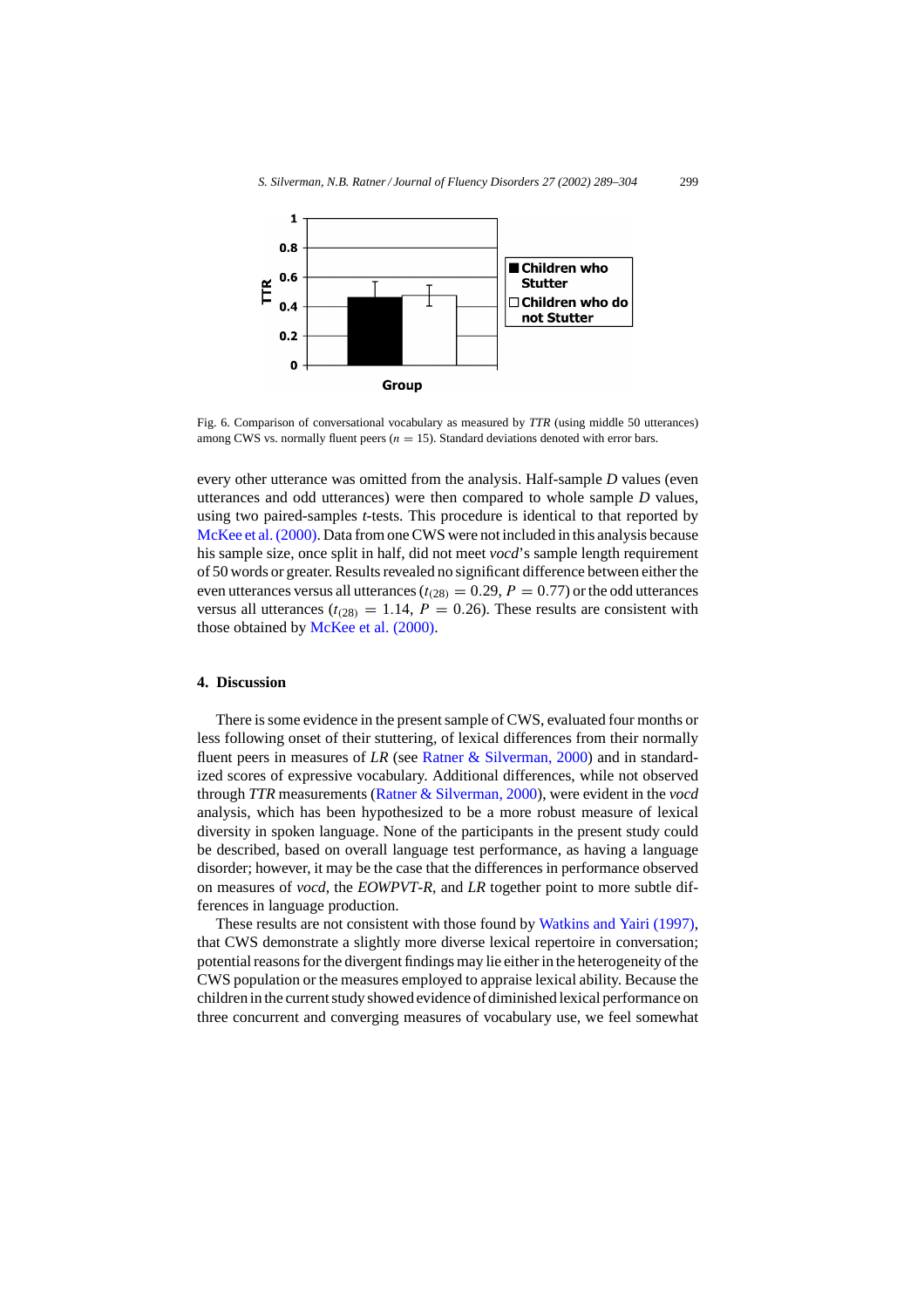confident in characterizing the current sample of CWS as less proficient in the lexical domain than their fluent peers. Whether or not such proficiency differences can be generalized to the population of children who stutter as a whole is unclear and will require further investigation with larger groups of CWS.

As [Anderson and Conture \(2000\)](#page-12-0) noted, the accumulating literature suggesting some subtle level of involvement of the lexicon in childhood stuttering, when paired with a small literature suggesting subtle lexical deficits in adults, makes the continued study of lexical functioning in CWS a promising venture. [Yaruss](#page-14-0) [and Conture \(1996\)](#page-14-0) noted ways in which inefficient lexical and/or phonological access patterns could conceivably produce the behavioral symptoms of stuttering. Future work might target speed and accuracy of lexical access, in addition to other analyses of spoken language style. The power of such lexical analyses to shed light on the underlying nature of stuttering would be heightened by continued emphasis on studying children very near the onset of stuttering symptoms. If lexical patterns observed at stuttering onset can be firmly related to the presenting symptoms of children who stutter, work to strengthen lexical access skills in young children could become an important component of early intervention. Such emphasis would also be consistent with data suggesting that language proficiency is a strong predictor of recovery from early stuttering ([Yairi, Ambrose, Paden, & Throneburg,](#page-14-0) [1996\).](#page-14-0)

The significant relationship between the *D* and a standardized expressive vocabulary measure provides some evidence of concurrent validity for *D* as a measurement of lexical diversity. The fact that the *PPVT-R* was not found to be significantly related to *D* calculations is not particularly surprising, given that conversational vocabulary and one-word vocabulary comprehension represent different aspects of vocabulary knowledge. The relationship between *TTR* and the *EOWPVT-R* was much lower than that for *D* and the *EOWPVT-R*.

Few studies in the literature have tested the concurrent validity of *TTR* by comparing scores with other measures of vocabulary performance. Similar to the present study, [Hess, Richie, and Landry \(1984\),](#page-13-0) in their study of 6–8-year-old children, found that *TTR* was not significantly related to *PPVT-R* scores. However, in contrast to the present findings, [Salzmann \(1988\)](#page-14-0) found that among a group of kindergarten children, there was a moderate correlation between *TTR* and the *EOWPVT-R*. One possible reason for this difference in results across studies could be that Salzmann elected to control sample length by the number of words, whereas in the present study, sample length was controlled by the number of utterances. Of interest, however, Hess and colleagues controlled sample length by the number of words in samples and yet did not find the predicted relationship between *TTR* and a standard vocabulary measure. In sum, the findings of these studies in relation to the present study provide conflicting evidence as to the extent to which *TTR* can be validated by standardized one-word vocabulary measures. However, findings of the present study with respect to the relationship between *vocd* and a standardized expressive vocabulary measure, although preliminary, provide some external validation of *vocd*.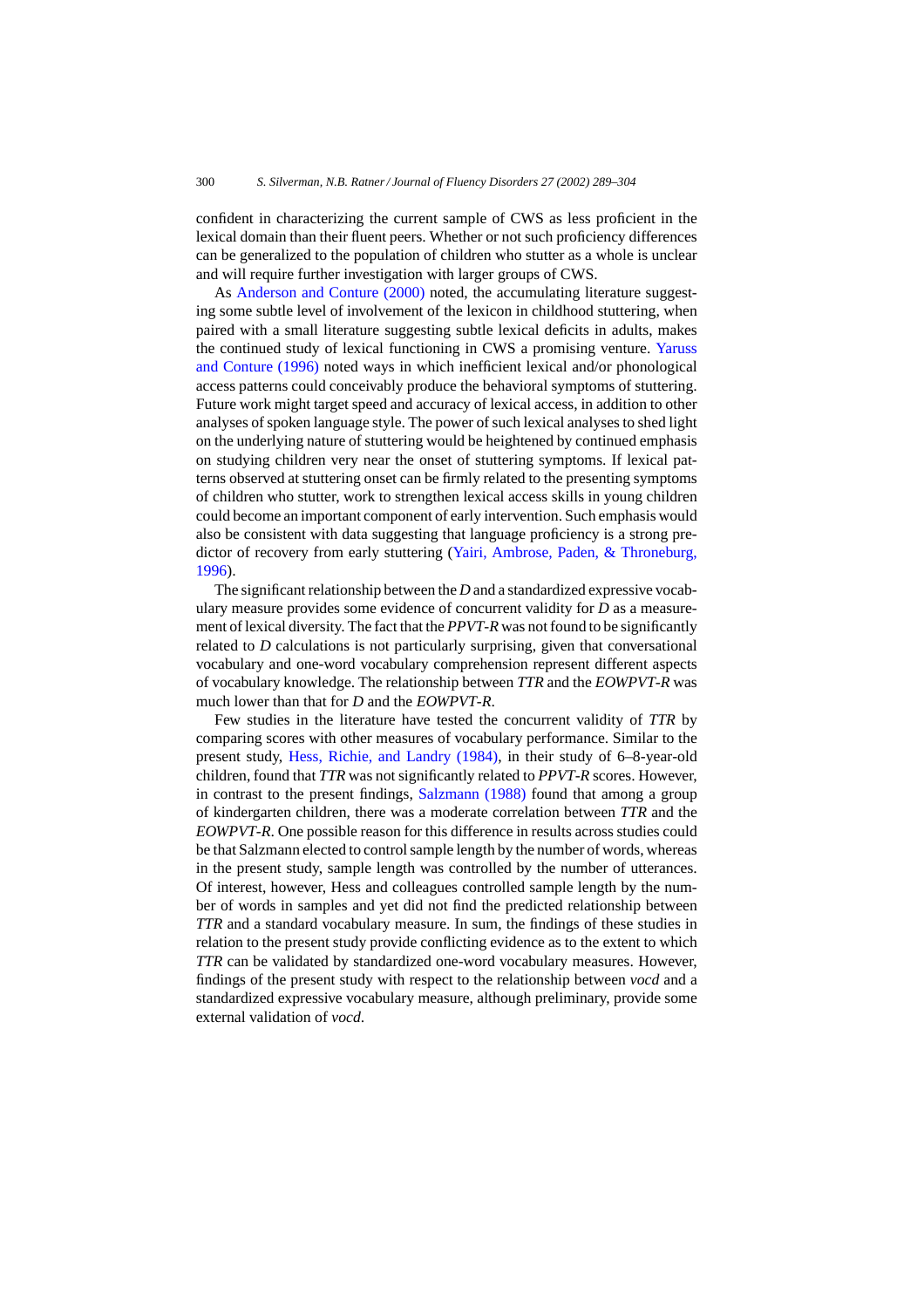<span id="page-12-0"></span>Analyses of the effect of sample length, performed by comparing half samples to whole samples, appear to suggest that  $D$  is not sample size-sensitive. These findings are consistent with those of [McKee et al. \(2000; cf. Owen & Leonard, 2001\).](#page-13-0) As such, *vocd* would seem to be a reasonable solution to the use of *TTR* and *NDW*, both of which can be sensitive to sample size variation. Moreover, given that *D*, at least in the present study, demonstrated adequate concurrent validity with a standardized measure of expressive vocabulary, it would seem to be a promising measure, both clinically and empirically, for estimating children's conversational vocabulary.

In summary, our current analyses provide one explanation for nonuniform findings of relatively weaker linguistic performance in CWS (e.g., see [Nippold, 1990,](#page-13-0) for a discussion), while suggesting a remedy to the typical research practice of controlling sample sizes. Such a practice is less desirable because language sample data have to be discarded in the process, and because it can fail to take into account situational variability within and across language sample analyses. Future work to link behavioral observations of subtly depressed lexical performance in CWS with analyses of the locus of fluency breakdown in their speech, standardized test performance, and more sensitive measures of lexical access should enable us to further refine the potential contribution of lexical processes to the underlying source or proximal causes of fluency breakdown in early stuttering.

#### **Acknowledgments**

We wish to thank Brian Richards for helpful feedback on an earlier version of this manuscript.

#### **References**

- Anderson, J., & Conture, E. (2000). Language abilities of children who stutter: A preliminary study. *Journal of Fluency Disorders*, *25*, 283–304.
- Beals, D., & Tabors, P. (1995). Arboretum, bureaucratic, and carbohydrates: Preschoolers' exposure to rare vocabulary at home. *First Language*, *15*, 57–76.
- Bonelli, P., Dixon, M., Ratner, N., & Onslow, M. (2000). Pre- and post-treatment characteristics of adult-child interactions of Lidcombe stuttering program participants. *Clinical Linguistics and Phonetics*, *14*, 427–446.
- Byrd, K., & Cooper, E. (1989). Expressive and receptive language skills in stuttering children. *Journal of Fluency Disorders*, *14*, 121–126.
- Cohen, J. (1988). *Statistical power analysis for the behavioral sciences* (2nd ed.). Hillsdale, NJ: Erlbaum.
- Dollaghan, C. A., Campbell, T. F., Paradise, J. L., Feldman, H. M., Janosky, J. E., Pitcairn, D. N., & Kurs-Lasky, M. (1999). Maternal education and measures of early speech and language. *Journal of Speech, Language, and Hearing Research*, *42*, 1432–1443.
- Dunn, L. M., & Dunn, L. M. (1981). *Peabody Picture Vocabulary Test Revised*. Circle Pines, MN: American Guidance Service.
- Gaines, N. D., Runyan, C. M., & Meyers, S. C. (1991). A comparison of young stutterers' fluent versus stuttered utterances on measures of length and complexity. *Journal of Speech and Hearing Research*, *34*, 37–42.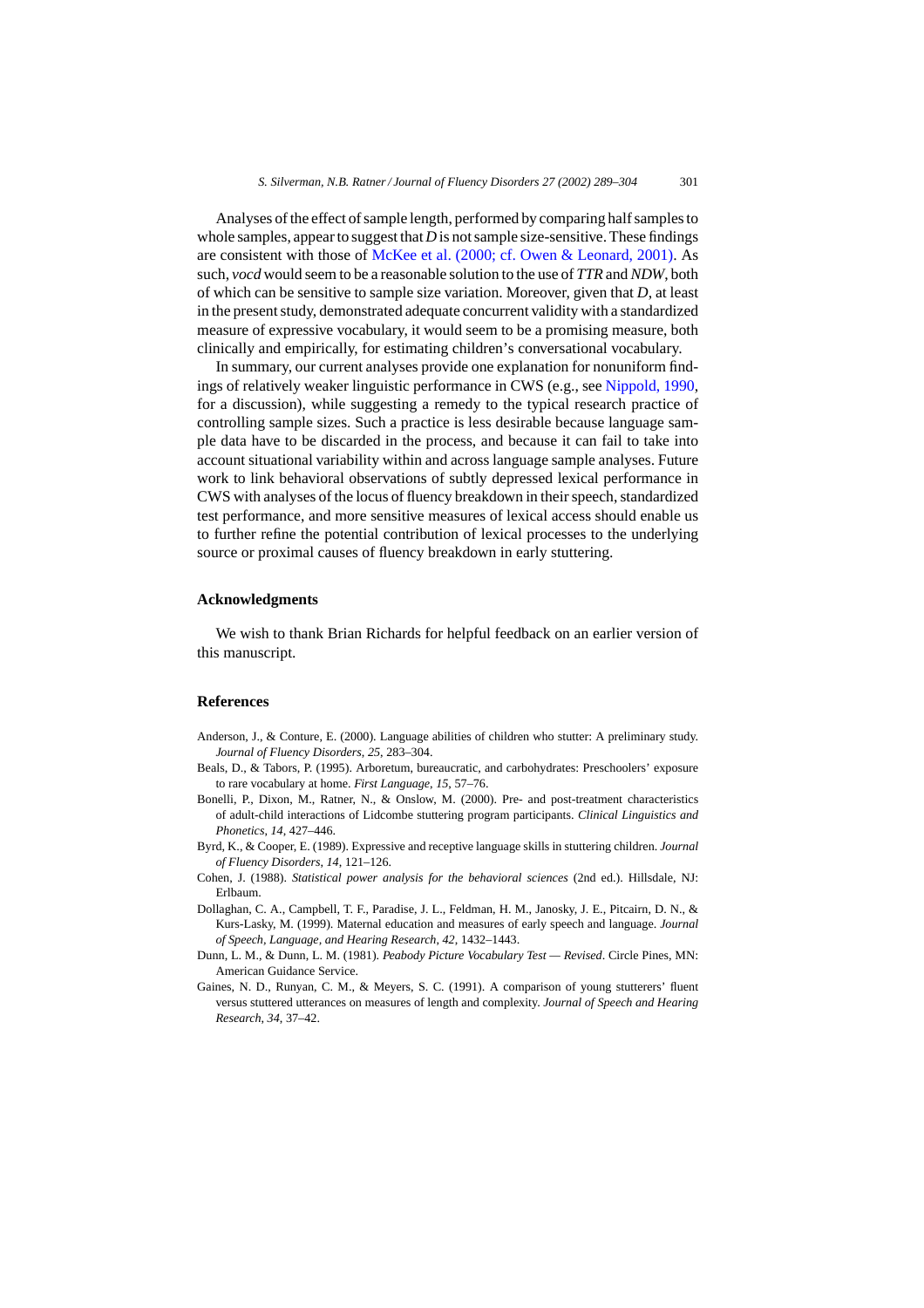- <span id="page-13-0"></span>Gardner, M. F. (1990). *Expressive One-Word Picture Vocabulary Test — Revised*. Novato, CA: Academic Therapy Publications.
- Gavin, W. J., & Giles, L. (1996). Sample size effects on temporal reliability of language sample measures of preschool children. *Journal of Speech and Hearing Research*, *39*, 1258–1262.
- Goffman, L., & Leonard, J. (2000). Growth of language skills in preschool children with specific language impairment: Implications for assessment and intervention. *American Journal of Speech-Language Pathology*, *9*, 151–161.
- Gordon, P., & Luper, H. (1989). Speech disfluencies in nonstutterers: Syntactic complexity and production task effects. *Journal of Fluency Disorders*, *14*, 429–445.
- Hess, C. W., Haug, H. T., & Landry, R. G. (1989). The reliability of Type-Token Ratios for the oral language of school age children. *Journal of Speech and Hearing Research*, *32*, 536–540.
- Hess, C. W., Richie, K. P., & Landry, R. G. (1984). Type-token ratio and vocabulary performance. *Psychological Reports*, *55*, 51–57.
- Hess, C. W., Sefton, K. M., & Landry, R. G. (1986). Sample size and Type-Token Ratios for oral language of preschool children. *Journal of Speech and Hearing Research*, *29*, 129–134.
- Klee, T. (1992). Developmental and diagnostic characteristics of quantitative measures of children's language production. *Topics in Language Disorders*, *12*(2), 28–41.
- Logan, K., & Conture, E. (1995). Length, grammatical complexity, and rate differences in stuttered and fluent conversational utterances of children who stutter. *Journal of Fluency Disorders*, *20*, 35–61.
- MacWhinney, B. (2000). *The CHILDES project: Tools for analyzing talk* (2nd ed.). Hillsdale, NJ: Erlbaum.
- Malvern, D. D., & Richards, B. J. (1997). A new measure of lexical diversity. In A. Ryan & A. Wray (Eds.), *Evolving models of language* (pp. 58–71). Clevedon: Multilingual Matters.
- McKee, G., Malvern, D., & Richards, B. (2000). Measuring vocabulary diversity using dedicated software. *Literary and Linguistic Computing*, *15*(3), 323–338.
- McLaughlin, S. F., & Cullinan, W. L. (1989). Disfluencies, utterance length, and linguistic complexity in nonstuttering children. *Journal of Fluency Disorders*, *14*, 17–36.
- Miles, S., & Ratner, N. (2001). Parental language input to children at stuttering onset. *Journal of Speech, Language, and Hearing Research*, *44*, 1116–1130.
- Miller, J. (1981). *Assessing language production in children*. Baltimore: University Park Press.
- Murray, H., & Reed, C. (1977). Language abilities of preschool stuttering children. *Journal of Fluency Disorders*, *2*, 171–176.
- Neilson, M., & Neilson, P. (1987). Speech motor control and stuttering: A computational model of adaptive sensory-motor processing. *Speech Communication*, *6*, 325–333.
- Nippold, M. (1990). Concomitant speech and language disorders in stuttering children: A critique of the literature. *Journal of Speech and Hearing Disorders*, *55*, 51–60.
- Owen, A. J., & Leonard, L. B. (2001). *Lexical diversity in the speech of normally developing children and children with specific language impairment*. Paper presented at the Symposium on Research in Child Language Disorders, Madison, WI.
- Pearl, S. Z., & Bernthal, J. E. (1980). The effect of grammatical complexity upon dysfluency behavior of nonstuttering preschool children. *Journal of Fluency Disorders*, *5*, 55–68.
- Ratner, N. (1997). Stuttering: A psycholinguistic perspective. In R. Curlee & G. Siegel (Eds.), *Nature and treatment of stuttering: New directions* (2nd ed., pp. 99–127). Needham, MA: Allyn & Bacon.
- Ratner, N., & Sih, C. (1987). The effects of gradual increases in sentence length and complexity on children's dysfluency. *Journal of Speech and Hearing Disorders*, *52*(3), 278–287.
- Ratner, N., & Silverman, S. (1998). *Lexical diversity of children's speech at stuttering onset*. Poster presented to the American Speech-Language Hearing Association, San Antonio, TX.
- Ratner, N., & Silverman, S. (2000). Parental perceptions of children's communicative development at stuttering onset. *Journal of Speech, Language, and Hearing Research*, *43*, 1252–1263.
- Retherford, K. S. (2000). *Guide to analysis of language transcripts* (3rd ed.). Eau Claire, WI: Thinking Publications.
- Richards, B. (1987). Type/Token Ratios: What do they really tell us? *Journal of Child Language*, *14*, 201–209.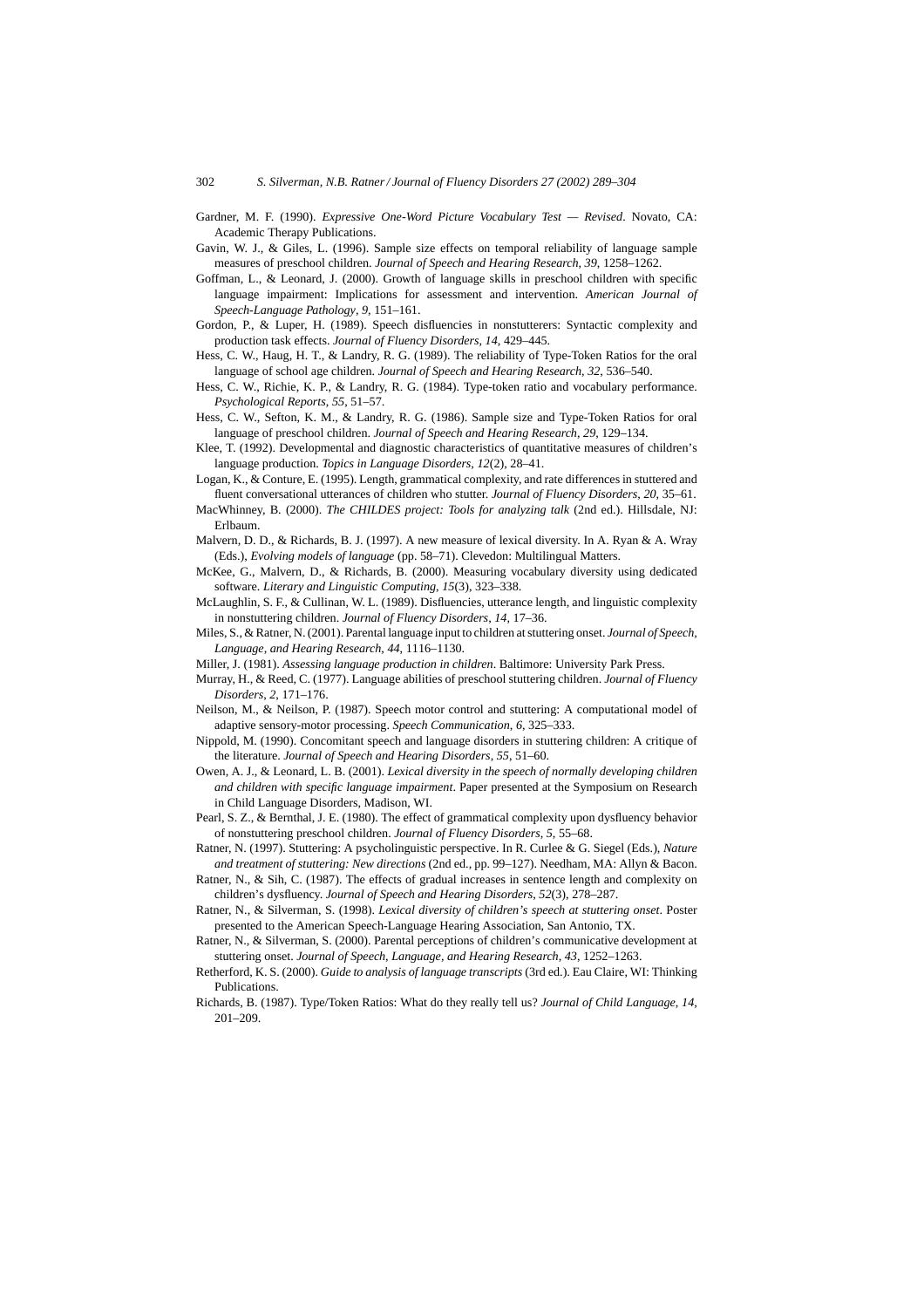- <span id="page-14-0"></span>Richards, B. J., & Malvern, D. D. (1997). *Quantifying lexical diversity in the study of language development*. Reading: New Bulmershe Papers, University of Reading.
- Robertson, S. B., & Ellis Weismer, S. (1999). Effects of treatment on linguistic and social skills in toddlers with delayed language development. *Journal of Speech, Language, and Hearing Research*, *42*, 1234–1248.
- Ryan, B. (1992). Articulation, language, rate and fluency characteristics of stuttering and nonstuttering preschool children. *Journal of Speech and Hearing Research*, *35*, 333–342.
- Ryan, B. (2000). A longitudinal study of articulation, language, rate, and fluency of 22 preschool children who stutter. *Journal of Fluency Disorders*, *26*(2), 107–127.
- Salzmann, M. (1988). *An investigation of the Type-Token Ratio and the Expressive One-Word Vocabulary Test*. Unpublished MA thesis, Ball State University, Muncie, IN.
- Silverman, S., & Ratner, N. (1997). Syntactic complexity, fluency and accuracy of sentence imitation in adolescents. *Journal of Speech, Language, and Hearing Research*, *40*, 95–106.
- Smith, A., & Kelly, E. (1997). Stuttering: A dynamic, multifactoral model. In R. Curlee & G. Siegel (Eds.), *Nature and treatment of stuttering: New directions* (2nd ed., pp. 204–217). Needham, MA: Allyn & Bacon.
- Starkweather, C. W. (1987). *Fluency and stuttering*. Englewood Cliffs, NJ: Prentice Hall.
- Stokes, S. F., & Fletcher, P. (2000). Lexical diversity and productivity in Cantonese-speaking children with specific language impairment. *International Journal of Language and Communication Disorders*, *35*, 527–541.
- Templin, M. (1957). *Certain language skills in children*. Minneapolis: University of Minnesota Press.
- Wall, M. J., & Myers, F. L. (1995). Theories of stuttering and therapeutic implications. *Clinical management of childhood stuttering* (2nd ed.). Austin, TX: Pro-Ed.
- Watkins, R., Kelly, D., Harbers, H., & Hollis, W. (1995). Measuring children's lexical diversity: Differentiating typical and impaired language learners. *Journal of Speech and Hearing Research*, *38*, 1349–1355.
- Watkins, R. V., & Yairi, E. (1997). Language production abilities of children whose stuttering persisted or recovered. *Journal of Speech, Language, and Hearing Research*, *40*, 385–399.
- Watkins, R. V., Yairi, E., & Ambrose, N. G. (1999). Early childhood stuttering III. Initial status of expressive language abilities. *Journal of Speech, Language, and Hearing Research*, *42*, 1125– 1135.
- Weiss, A. L., & Zebrowski, P. M. (1992). Disfluencies in the conversations of young children who stutter: Some answers about questions. *Journal of Speech and Hearing Research*, *35*, 1230–1238.
- Westby, C. (1979). Language performance of stuttering and nonstuttering children. *Journal of Communication Disorders*, *12*, 133–145.
- Wiig, E., Secord, W., & Semel, E. (1992).*Clinical Evaluation of Language Fundamentals Preschool*. San Antonio, TX: Psychological Corporation.
- Yairi, E., Ambrose, N., Paden, E., & Throneburg, R. (1996). Predictive factors of persistence and recovery: Pathways of childhood stuttering. *Journal of Communication Disorders*, *29*, 51–77.
- Yaruss, J. S., & Conture, E. G. (1996). Stuttering and phonological disorders in children: Examination of the Covert Repair Hypothesis. *Journal of Speech and Hearing Research*, *39*, 349–364.

# **CONTINUING EDUCATION**

# **Measuring lexical diversity in children who stutter: application of** *vocd*

# QUESTIONS

- 1. The purpose of the present study was to:
	- a. evaluate the use of *vocd* as a measure of lexical diversity for use with children who stutter